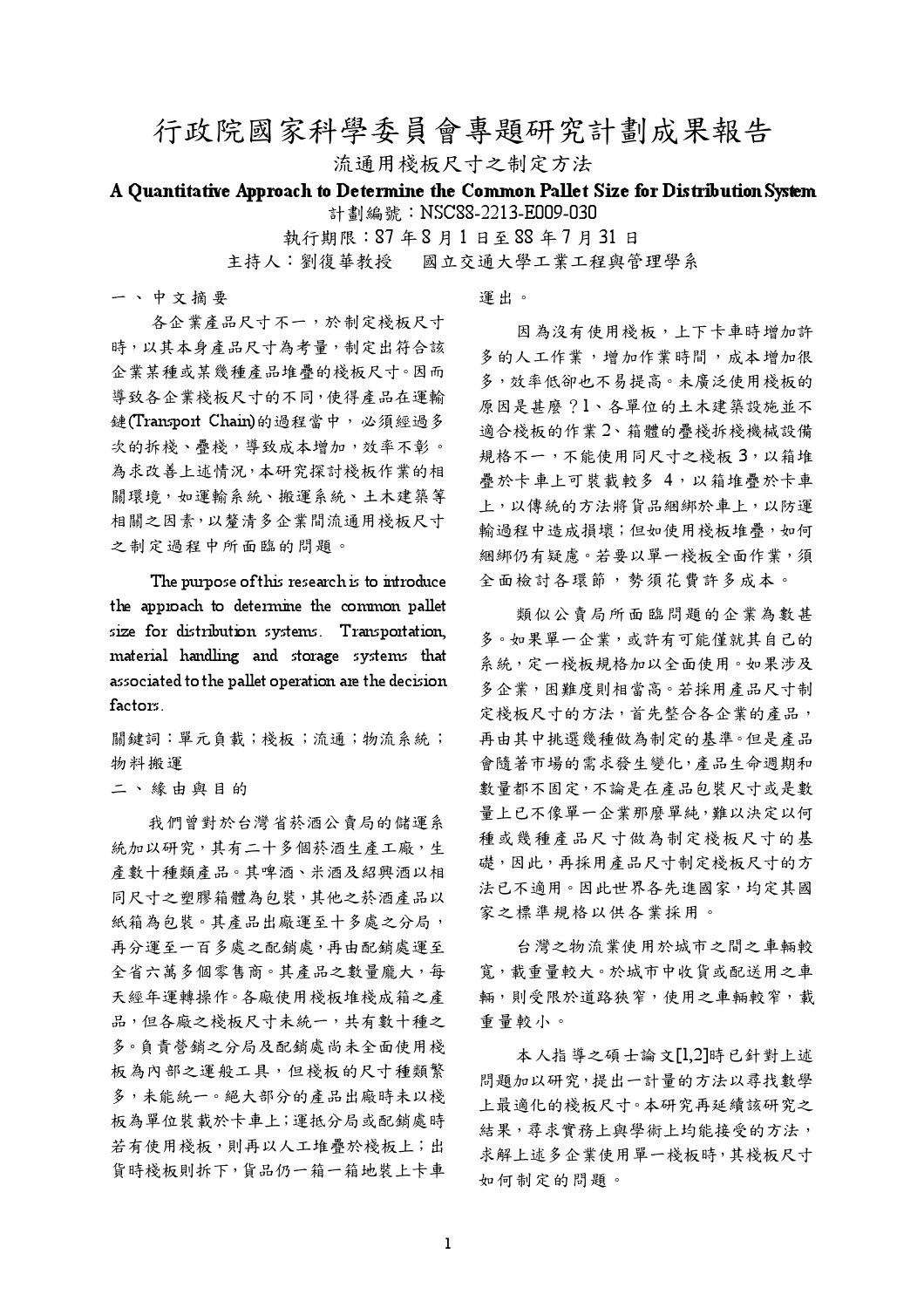對於有關棧板的研究文獻歸納成四類 [1]: 棧板之選擇、棧板堆疊、棧板之特性、 棧板之管理。有關棧板選擇的方法可分成本分 析 (cost analysis)和整合性分析法 (integrate analysis)二類[9]。成本分析法是以最小化總成 本的觀點求得最佳的棧板尺寸, Steudel[5]首 先選出工廠主要的產品,計算其堆疊在數種棧 板的最佳堆法,再根據年搬運成本,廠內年儲 存成本,服務性之巷道、儲存面積和存取面積 年成本之總成本,選擇總成本最小的棧板尺 寸。決定適用於工廠內之棧板尺寸,其決策準 則為最小化搬運成本和倉儲存取成本(包含巷 道、儲存區成本),考慮的條件有相關設備的 尺寸、訂貨量、生產前置時間和搬運、儲存成 本等資料[5]。整合性分析法考量了批量大 小、搬運設備、儲存設備、設施規劃等等因素, 做方案評估。決定棧板的型式(style)和大小 (size)考慮因素有:運送時載具的大小、置於 棧板上之產品的大小和重量、儲存整棧和拆棧 之空間的尺寸、搬運整棧和拆棧之設備、專屬 (slave)和非專屬棧板的考量、成本、供應和維 修的考量、巷道寬度、門的大小和淨堆疊高度 [10]。決定單元負載大小時考慮的因素有:共 同的載具 (如:卡車、火車等等)、單元負載 輔助設備、容器或箱子的裝載、儲存料架、巷 道寬度和搬運設備,其衡量單元負載的準則為 倉儲面積的需求、空間利用率和卡車的利用率 [7]。當設計單元負載時,必須考慮到工廠的 佈置、儲存系統的尺寸、批量大小的政策、產 品可堆疊的高度、棧板/容器的型式和大小、 與搬運和運輸上的限制[9]。

尹熙平[1]將有關棧板選擇的相關文獻整 理成表 1, 將選擇棧板的限制可分成規格和特 性、與生產情況二類;在決策準則方面可分為 成本、利用率二類;各個學者在選擇棧板的方 法論不盡相同,求解的方法也各有不同。其提 出採用系統化設計程序(systematic design procedure)制定多企業間流通棧板尺寸由棧板 作業之相關環境制定流棧板尺寸,因為所制定 的棧板尺寸不隨企業或產品而有所改變,達到 棧板可在不同企業間互通。該程序可分為三個 階段:1作業環境分析:探討棧板作業的環境, 了解棧板和相關系統間的關係。在本階段中蒐

集這些系統的資料,以做為規劃棧板尺寸的參 考。2系統限制與決策準則:由第一階段所提 供的資訊,以棧板與卡車或貨櫃、堆高機、儲 貨鋼架三者之間的關係,構件一多目標之數學 模型。3系統化決策程序:以該數學模型為基 礎加以求解,並以國家標準規格為範圍,檢討 最為該業內多數企業所能接受的棧板尺寸。其 所考慮的因子未能更貼切地表達出問題之關 鍵,未能得到更接近實務的結果。

三、結果與討論

本研究蒐集了許多有關儲存系統、搬運 系統和運輸系統的資料,其來源是來自於書籍 或是論文,並參加中央標準局物流包裝標準之 制定,與實務界多方諮詢。

由過去的研究可知,主要與棧板系統相 關聯的系統,主要有四個:運輸系統、搬運系 統、儲存系統和產品包裝。而系統彼此之間也 存在著交互作用的關係。

本研究以現有的流通系統為主要對象。 流通系統中配送車輛的尺寸未有共同的標 準,且車體較小,提供改善流通的建議方案。 以目前台灣某物流業者的作業情況為例,物流 業者所採用的車體沒有共同的標準可依循,尺 寸也較國際貨櫃小得多;運輸的範圍偏於區域 性,配送距離較短。

此處所謂的流通系統須加以界定分類。 出口或進口為主?海運、空運、或內銷為主? 全島或地區性?溫度別:冷凍、冷藏、常溫、 或高溫?流通之工作以廠與物流中心為主,或 是以物流中心至店家,或消費者為主,或是全 程均包括在內。貨品類別:為民生日常用品、 蔬菜、肉品、飲料、食品、乾貨、服裝、紡織 品、工業產品、家電產品 ...?貨品包裝型式: 紙箱、塑膠箱、木箱、紙包、塑膠紙包?貨品 可堆疊之物理性質為何?貨品包裝尺寸之大 小差異範圍有多大?各類貨品之數量、材積、 與重量分布情況為何?

流通之據點數量是一出貨點運至少數進 貨點,或是運至多數進貨點?每一出貨車送貨 至少數,或是須至許多卸貨點?載貨之卡車是 此流通系統自有或是外租,或是兩者混合,及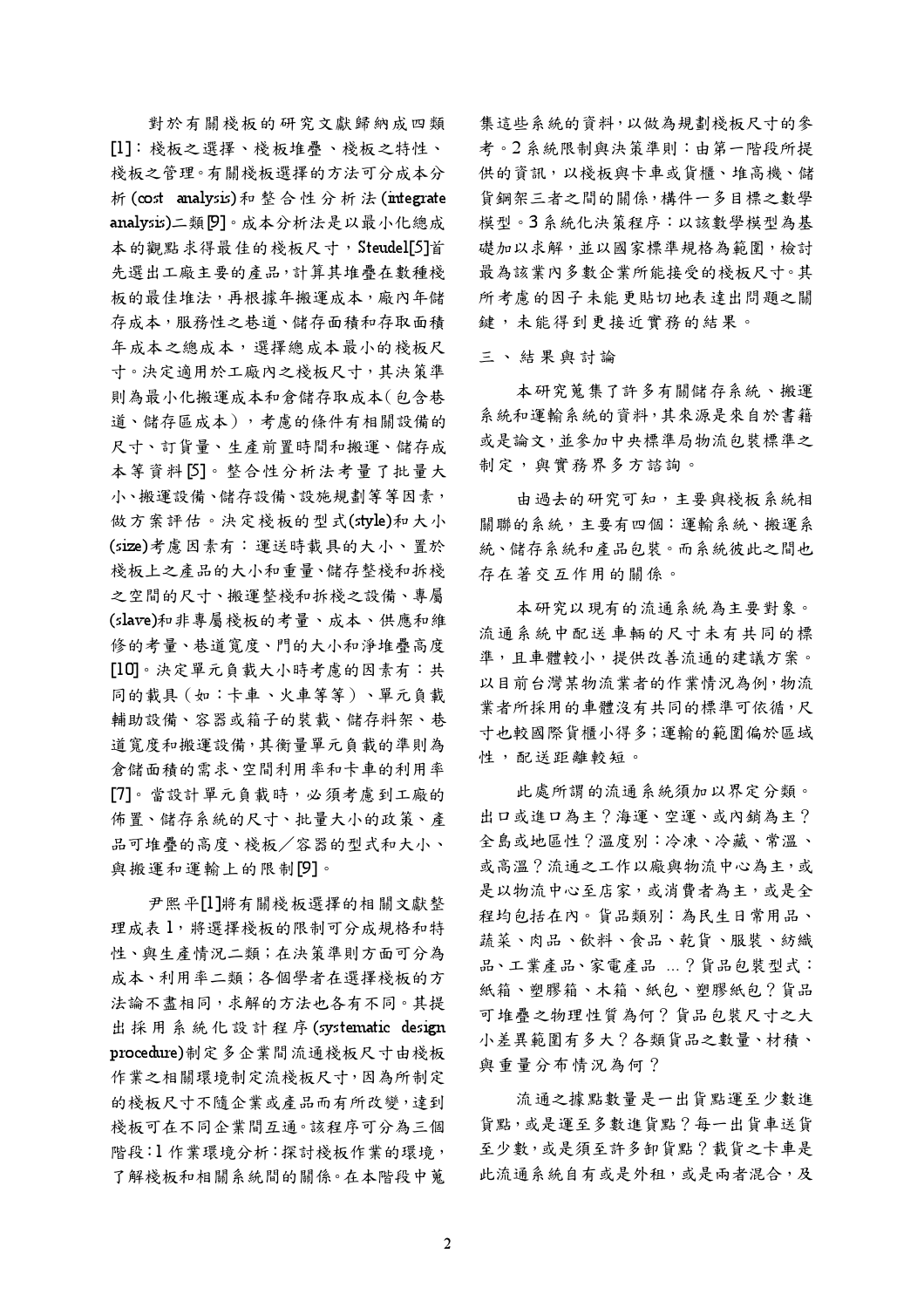卡車之尺寸是否能掌握配合棧板尺寸?

各相關企業之間的影響力分配如何?是 製造商或進出口商為主?或是流通中間商為 主?或是貨品最終需求者為主?

比較製造廠、物流中心或最終需求者各 個於有使用、沒使用、或局部使用棧板的情況 下的流通費用結構。倉儲內部運搬方面:倉儲 之使用費用、倉儲之人工費用、作業費用。外 部運輸方面:運費計算方式、運費多少?存貨 方面:存貨成本、存貨利息損失。

服務績效之評估:裝卸貨時間縮短多 少?人力操作簡化多少?到貨所須之前置時 間節省多少?訂貨之彈性受影響之程度有多 少?

土木建築設施是否須變更?所需費用多 少?疊棧拆棧之機械設備是否須變更?所需 費用多少?儲存貨架貨儲存設備是否須更 改?所需費用多少?空棧板的流通系統如何 與貨品的流通系統結合?堆高機與輸送設備 是否須變更?所需費用多少?與其他系統所 使用之棧板之交互影響關系如何?

以上各項須一一檢討以量化為目標,找 出一棧板尺寸為同一系統內共用之流通用棧 板,甚至因實務上之限制少數之棧板局部使用 亦須加以檢討不排除其可行性。

如何利用墊板作為貨品堆疊於棧板上不 拆棧直接更換棧板之作業方式,例如於棧板上 放置一強力之厚紙板,貨品再堆疊於厚紙板 上,於更換棧板時利用一特殊之堆高機將厚紙 板之一邊緣抓緊,後將其寬薄之叉牙插入厚紙 板與棧板之間,再將堆於厚紙板上之貨品舉起 搬放在另一棧板之上。如此可以更換不同尺寸 之棧板節省作業時間,國外常見以這種方法解 決貨品於不同的搬運系統之下更換棧板卻不 拆棧再疊棧,此種方法並非所有之貨品均能適 用須先加以試驗。

亦有將棧板及堆疊整個以堆高機般放在 另一棧板上達到單一棧板尺寸於搬運系統中 的目的。

使用標準化、甚至單一棧板之制定、推

動、實施的過程,即使在單一企業內也是具很 高的困難度。若涉及各自獨立的企業,所需克 服的事項即增加更多,但如有一長期的規劃, 於新建的物流系統中採用簡化之標準棧板,並 對現有系統陸續加以變更配合,是正確的策 略。若因困難多而未針對問題加以檢討,各企 業不整合流通用棧板之規格,則終究無法解決 問題。

本研究以實務的角度探討流通用棧板之 制定推動實施問題,其中發掘出許多子題目可 以使用更計量的數學方法加以模式化,以求解 將各個相關子題目整合後在發展針對整體的 問題提出更能被各企業接受的棧板尺寸。

四、計劃成果自評

本研究提出由棧板作業之相關環境規劃 **棧板尺寸的方法,有助於促進設備標準化的推** 行,讓整個企業環境朝向標準化進行,提本 研究於執行過程中可發覺運輸系統在決定 棧板尺寸時,具有舉足輕重的地位,而搬運 系統和儲存系統可做為最終決策時的參考項 目。先挑選出符合運輸系統的候選棧板,然後 再同時考慮各項因子的配合度,這樣的程序, 雖然可能損失某些資訊,但仍能保留重要的資 訊,不只簡化問題的複雜度,還能兼顧問題的 核心。

在目前實際的配送系統中,車廂尺寸的 變化較為多元,且尺寸也較國際標準貨櫃小得 多。針對各式各樣的流通環境與系統限制,可 以計算出適用的棧板尺寸。但是,在本研究中 只考慮計量因素,在實務運作上,必須考慮其 他非計量的因素,這方面分析尚待後續的研 究。雖然如此,本研究之結果仍可做為管理者 決策時的重要依據。

參考文獻

- [1] 尹熙平,流通用棧板尺寸之制定方法,碩 士論文 (指導教授 劉復華)國立交通大學 工業工程與管理學系,1996年
- [2] 劉復華,蕭智仁,「一貫化輸送系統的棧 板尺寸設計」,中國工業工程論文集,民 國八十四年。
- [3] Grasso, Edward T., and Jose M.A. Tanchoco. "Unit load and material handling